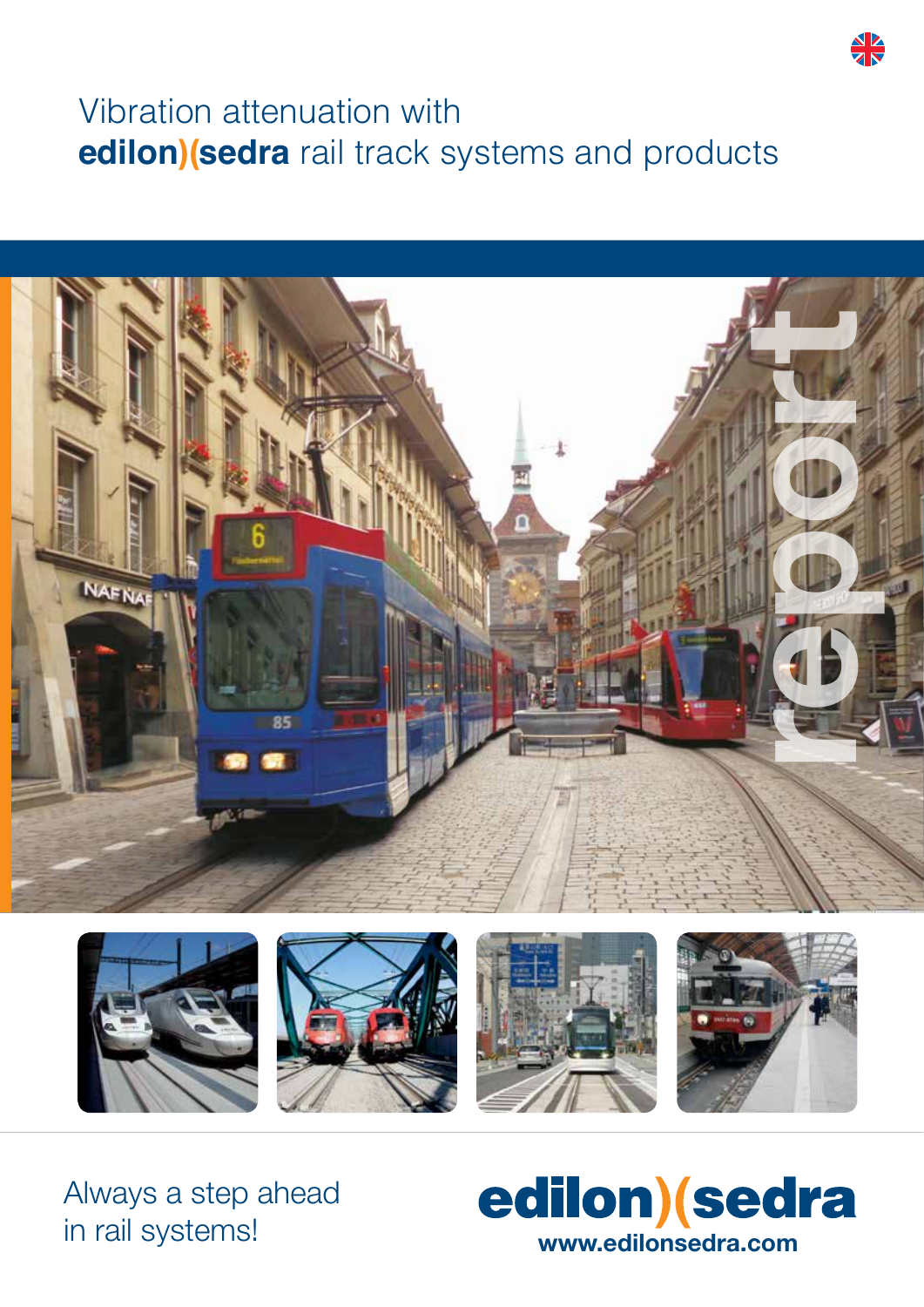#### **Resonance frequencies**

**edilon)(sedra Trackelast® SBM (Sub Ballast Mats)**  edilon)(sedra Trackelast® SBM is developed for use in ballasted track, under the ballast bed and on top of a rigid substructure (e.g. a concrete floor or a cement treated base). edilon)(sedra Trackelast® SBM can reduce the resonance frequency down to 20 Hz, where normally 50 Hz applies. The mats create a track with higher elasticity, providing a better insulation of mechanical vibrations to the surroundings of the track and reducing ballast degradation. The higher level of insulation is reflected in a lower resonance frequency of the track panel. edilon)(sedra Trackelast® SBM is developed for light and heavy rail.

**edilon)(sedra Trackelast® STM (Slab Track Mats)**  edilon)(sedra Trackelast® STM is developed for use in floating slab track, in particular for light rail tracks with single fastening supports that offer only a poor vibration reduction by itself. The track resonance frequency combined with this system alone can be as low as 10 Hz. edilon)(sedra Trackelast® STM enables an easy installation under in-situ cast concrete slabs. edilon)(sedra Trackelast® STM creates a track with higher elasticity, providing a better insulation of mechanical vibrations and reducing ground and structure-borne noise and vibrations.



## Insertion loss



**edilon)(sedra SDS-M (Modular Sound Damping System)**  edilon)(sedra SDS-M is a continuous rail track system for slab track, particularly suitable for paved-in track for light rail. The track resonance frequency combined with this system alone can be as low as 30 Hz. Fillerblock and Trackelast<sup>®</sup> rail clamping strip products turn the rail track system into a durable absorber for mid- and high-frequency vibrations. edilon)(sedra SDS-M is eliminating variation in support elasticity, which is beneficial for wheel-rail is climbialing variation in support classicity, which is behencien for which rail **30 Hz**<br>interaction and therefore delaying rail corrugation and wear. **30 Hz** 



### **edilon)(sedra ERS (Embedded Rail System)**

edilon)(sedra ERS is a continuous rail track system for slab track, particularly suitable for paved-in track, bridges and tunnels. The track resonance frequency combined with this system alone can be as low as 25 Hz. edilon)(sedra Corkelast® embedding material and edilon)(sedra Trackelast® rail strip products turn the strong and elastic rail fastening system into a durable absorber for mid- and high-frequency vibrations. edilon)(sedra ERS is completely eliminating variation in support elasticity, which is beneficial for wheel-rail interaction and therefore delaying rail corrugation and wear.





Actual values **Potential values (depending on conditions)** 



**edilon)(sedra EBS (Embedded Block System)** edilon)(sedra EBS is a discrete rail track system for slab track, particularly suitable for elevated structures and tunnels. The track resonance frequency can achieve a value of 20 Hz depending on the type of (booted) block. edilon)(sedra Corkelast® embedding material and edilon)(sedra Trackelast® pad products in combination with suspended concrete blocks turn the 2-level elastic rail track system into a durable absorber for mid- and high-frequency vibrations. edilon)(sedra EBS is offering more suspended mass than other rail track systems, which reduces structure and ground born vibration and



## Vibration attenuation with **edilon)(sedra** rail track systems and products

resulting noise effectively.